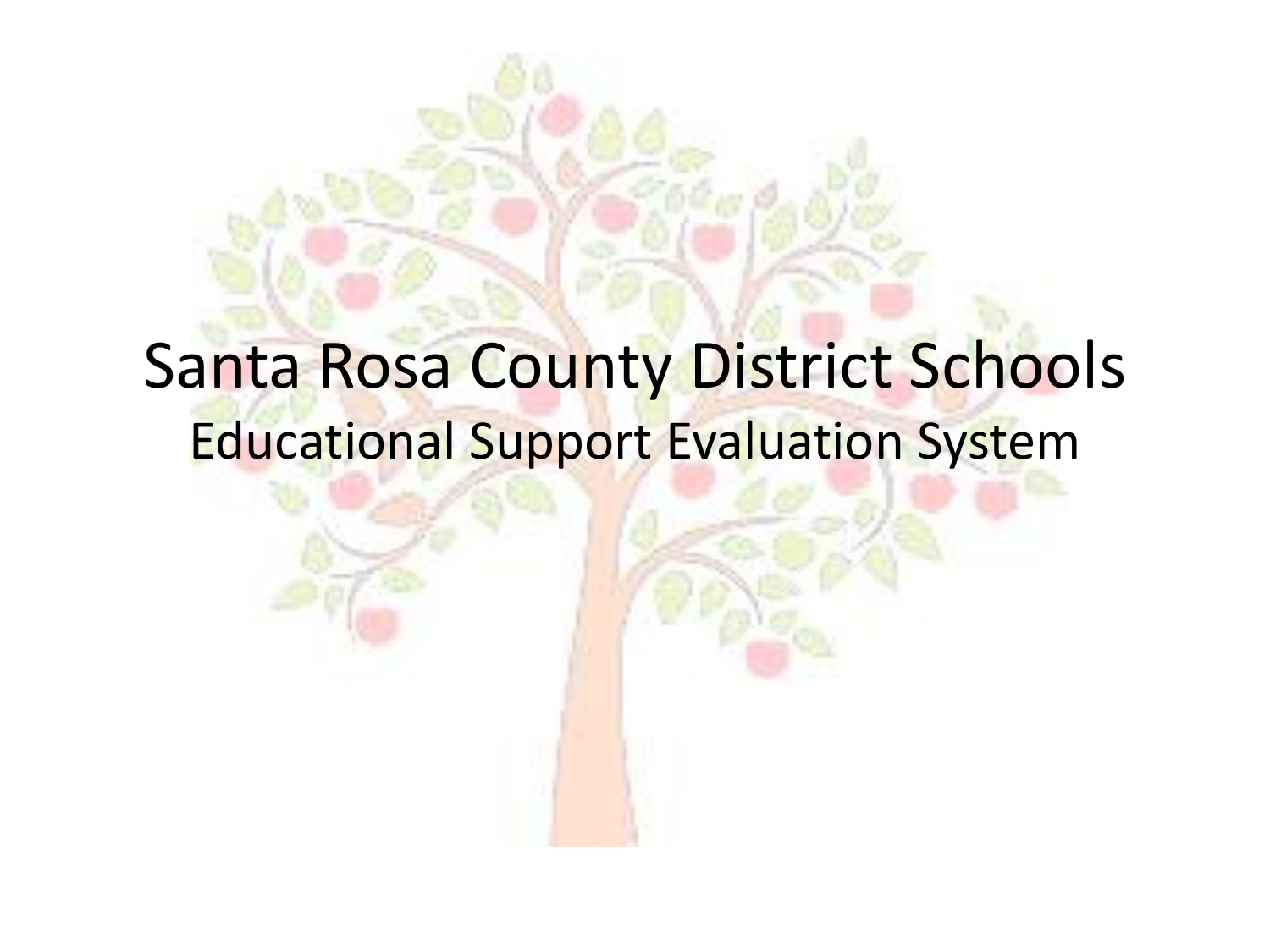- Educational Support Personnel Evaluation System
- The system reflects the Administrative and Instructional Evaluation System
	- In addition to the Evaluation Data, the Educational Support Personnel Evaluation System includes school-wide "Studer" Parent & Student Survey data and Student Performance data.
	- School Site administrators will review the evaluation system with all of their Educational Support Personnel during pre-planning.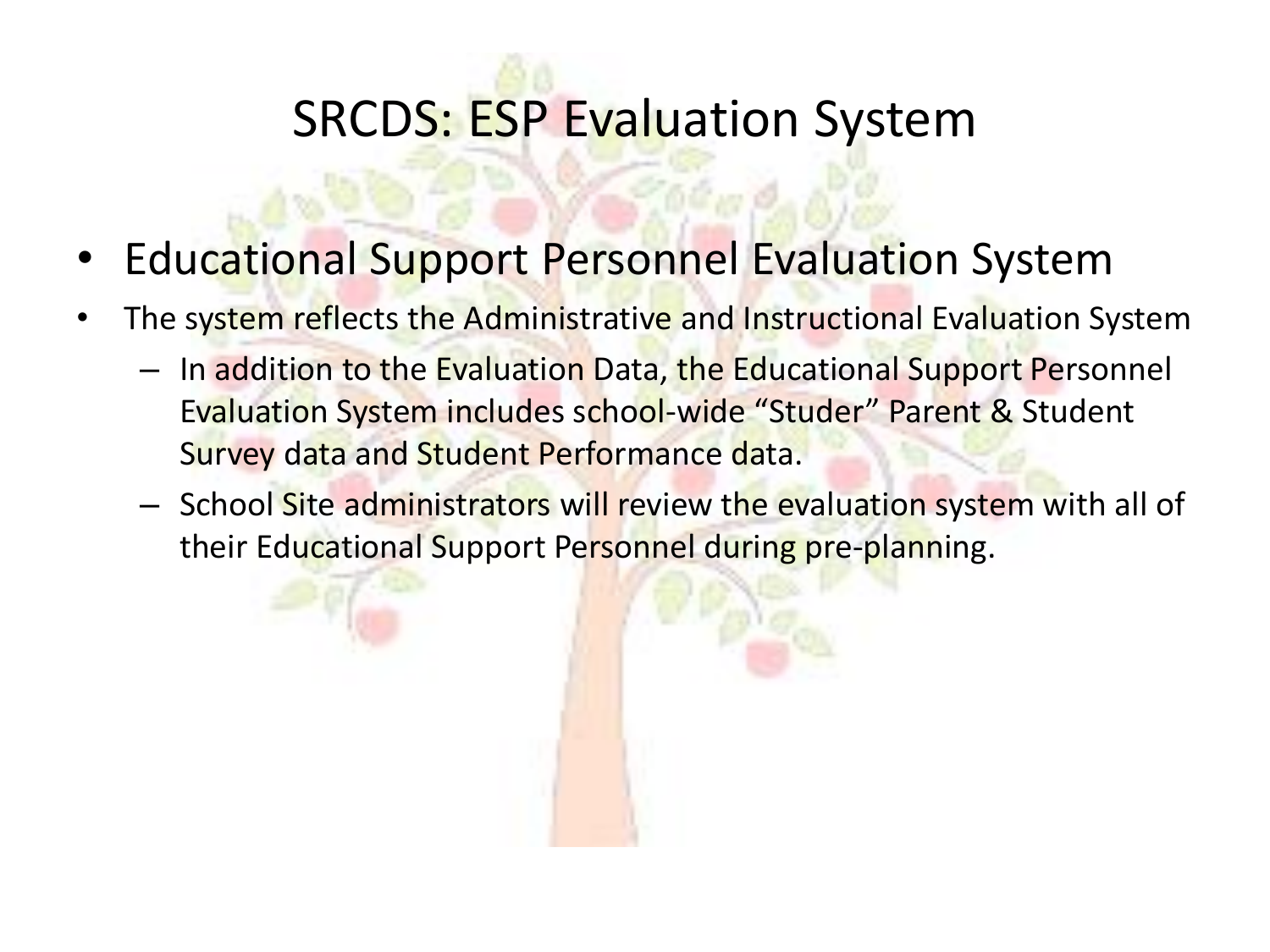- Section I: Self Assessment
- Looks and functions more like the Administrative and Instructional Evaluation System
	- ESP will complete before the end of the first nine weeks
	- 21 Indicators : (5 major areas)
		- Dependability (5 Indicators)
		- Quality/Quantity of Work (4 Indicators)
		- Initiative (3 Indicators)
		- Interpersonal/ Attitude (5 Indicators)
		- Personal (4 Indicators)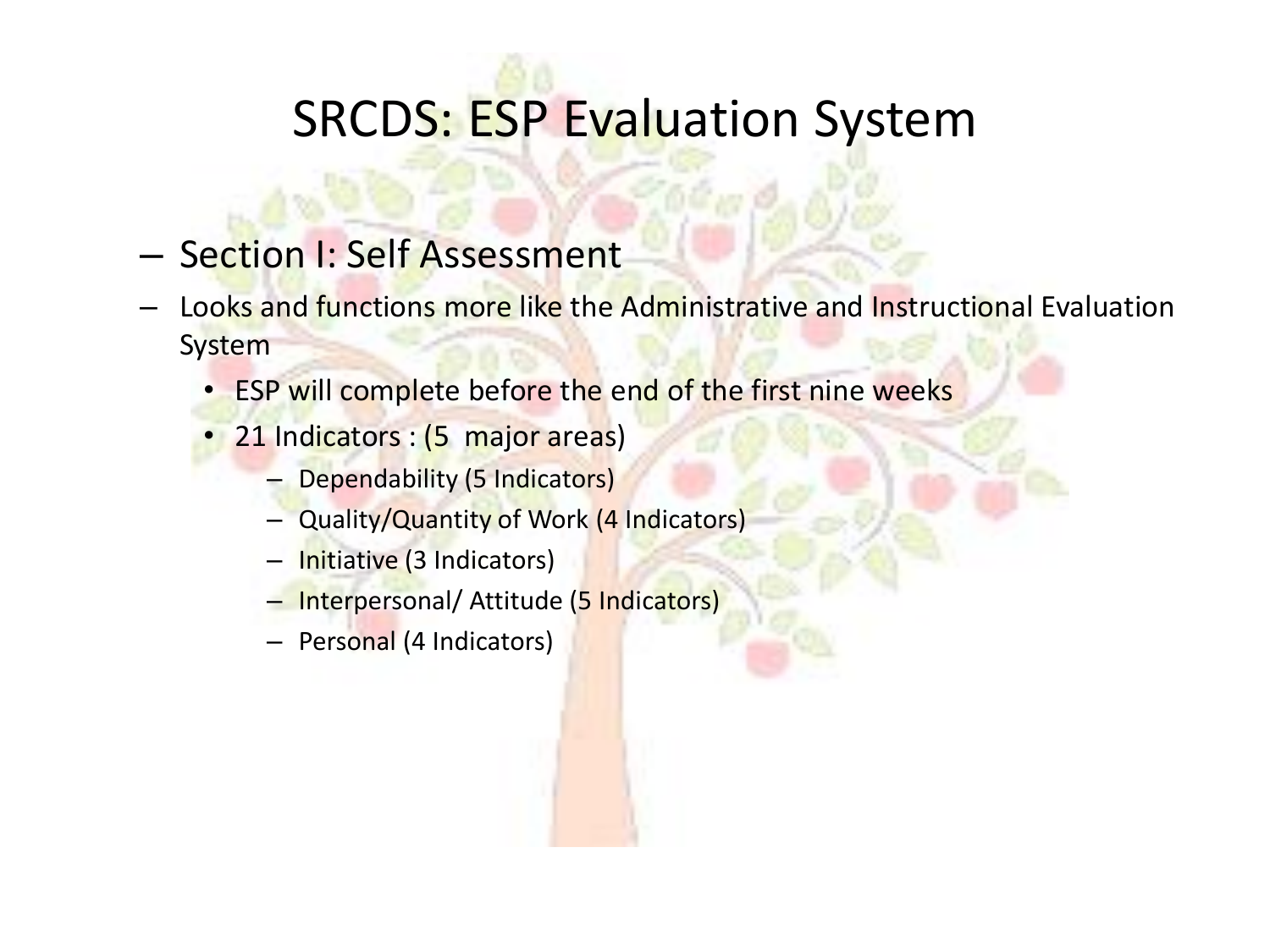- Section II:
	- Supervisor Evaluation
		- Same as Self Assessment (see Rubric)
		- 5 Areas with 21 Indicators
		- Ratings are:
			- $-$  Highly Effective (HE) = 4.0
			- $-$  Effective (E) = 3.0
			- Needs Improvement (NI): (Comments Required) = 2.0
			- Unsatisfactory (U): (Comments Required) = 1.0
			- $-$  Rate each ESP on each of the indicators by marking one tally under the rating (HE, E, NI, U)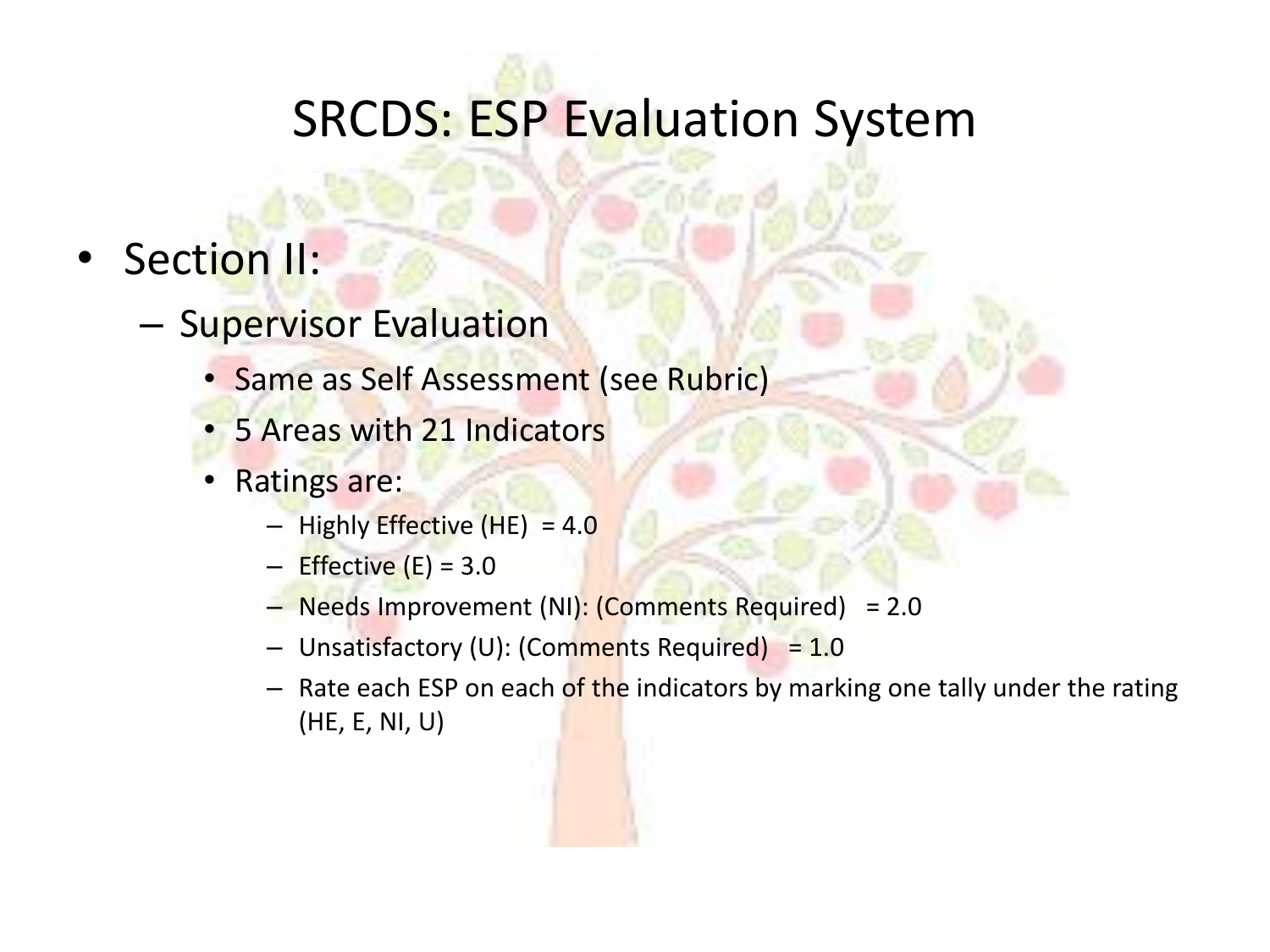### • Section II:

– Overall Indicator Rating (there are 21): The number of tallies per rating will be multiplied by the rating value, added together, then divided by 21 (which is the # of indicators).

| <b>Evaluation Summary</b>       | <b>HE (4.0)</b>   | E(3.0)     | NI(2.0)    | U(1.0)           |
|---------------------------------|-------------------|------------|------------|------------------|
| Number of Indicators Marked     | 8                 | 9          | 3          |                  |
|                                 |                   |            |            |                  |
| <b>Evaluation Summary</b>       | <b>HE (4.0)</b>   | E(3.0)     | NI(2.0)    | U(1.0)           |
| Number of Indicators Marked     | $8 \times 4 = 32$ | $9x3 = 27$ | $3x^2 = 6$ | $1 \times 1 = 1$ |
| <b>Overall Evaluation Score</b> | $32 + 27 + 6$     | $+1=66$    | $66/21 =$  | 3.14             |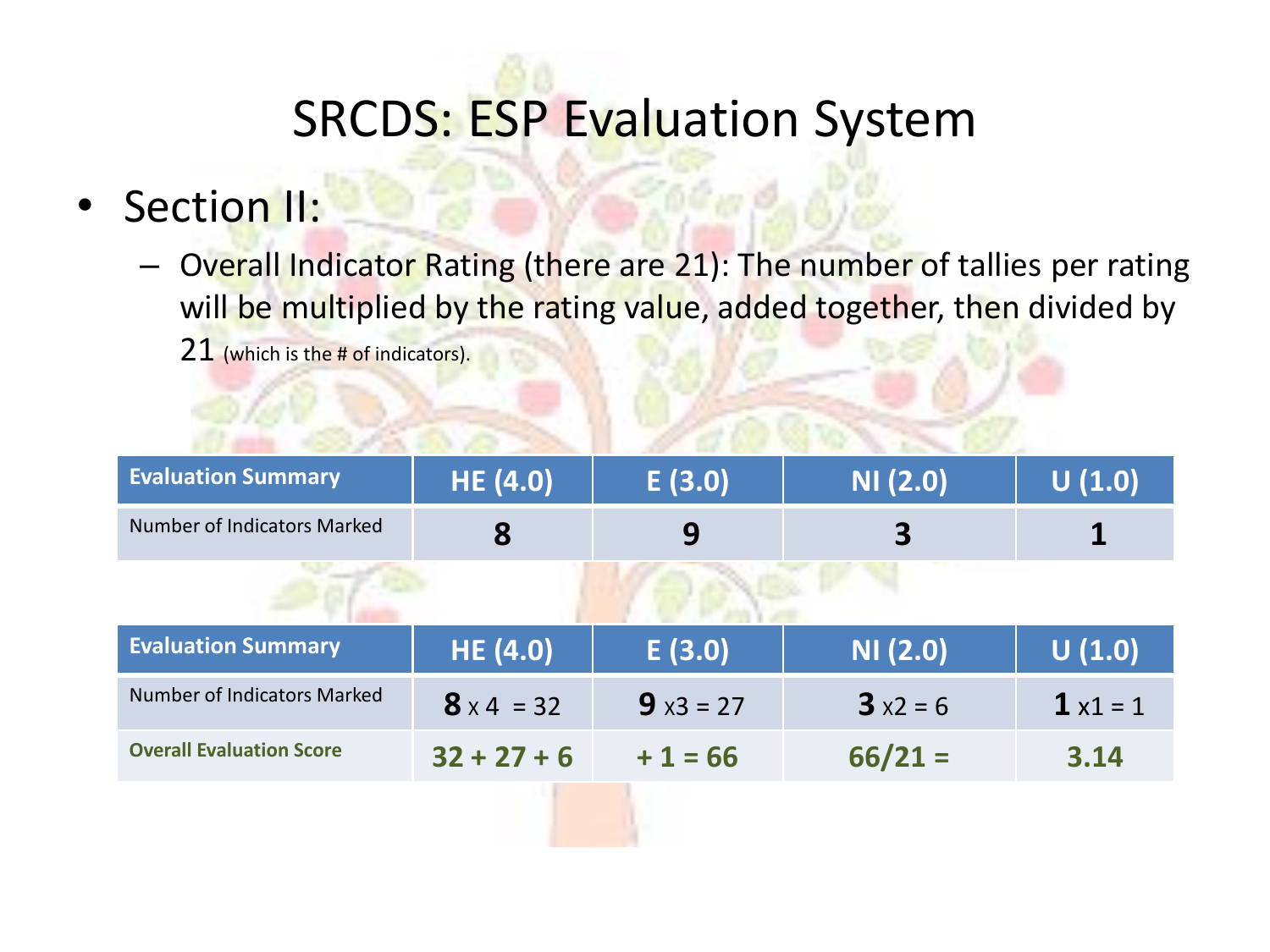- Section II:
	- Supervisor Evaluation Scoring
		- Overall Indicator Rating Calculation uses a scale to determine Overall Indicator Rating:
			- Highly Effective: 4.00- 3.50
			- Effective: 3.49 2.25
			- Needs Improvement: 2.24 1.75
			- Unsatisfactory: Below 1.75
			- **Example : 3.14 = Effective**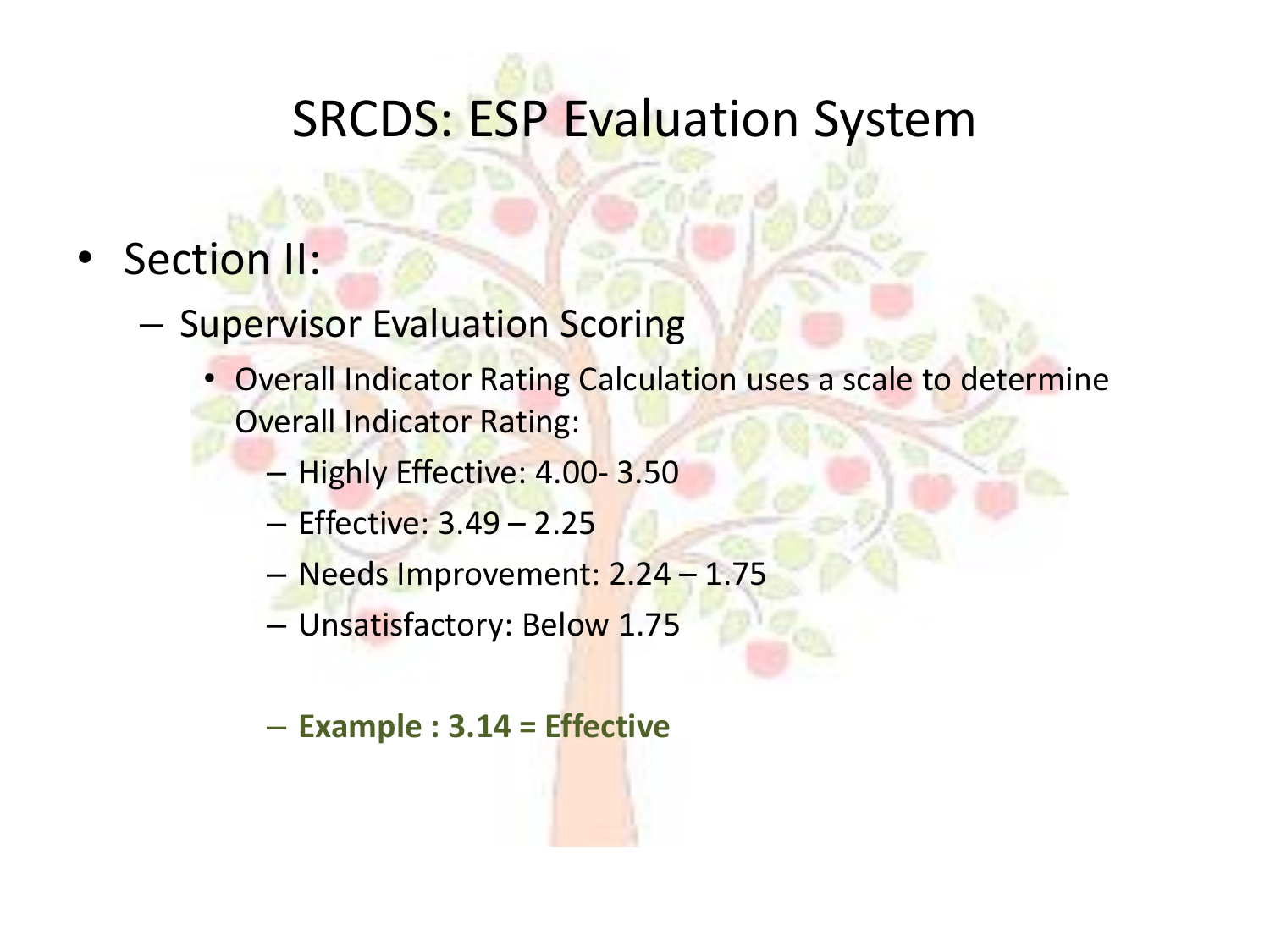## • Section III:

#### – Surveys (Student and Parent)

- Same surveys used for Administration and Instructional Evaluations
- School wide results will be used.
- School wide surveys will count 10%
	- The school wide student survey will count 5%
	- The school wide parent survey will count 5%
- The Studer School Wide Surveys for both Parent and Student (5 point scale) will be converted to a Results Evaluation Score (4 point scale)

**Survey Results Evaluation Score** 4.00 – 5.00 Highly Effective (4.0) 2.75 – 3.99 Effective (3.0) 2.00 – 2.74 Needs Improvement (2.0) Below 2.00 Unsatisfactory (1.0)

Example: School Wide Parent Survey Result of 3.25 would equate to an Evaluation Score of Effective (3.0) School Wide Student Survey Result of 4.15 would equate to an Evaluation Score of Highly Effective (4.0)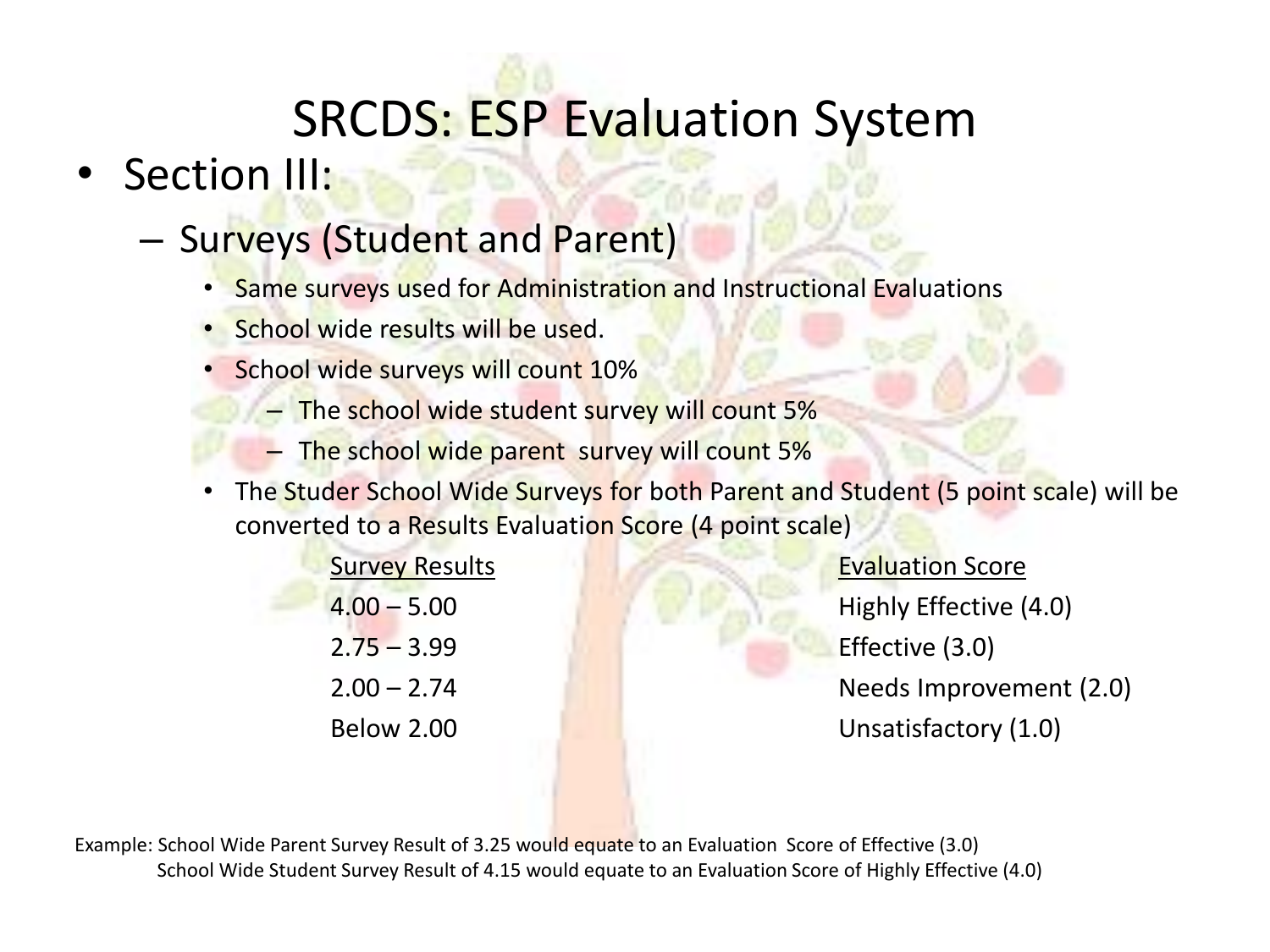- Section IV:
	- Student Performance
		- Will Count 10% of the total ESP observation
		- The student performance formula for the ESP will be the same as their work site administrator.
		- EX: The bookkeeper score at Holley Navarre Primary would use the same formula as the Principal at Holley Navarre Primary. The difference is that the score would only count 10% of the overall evaluation score.
		- EX: A district maintenance worker or bus driver would use the same formula as the Assistant Superintendent for Administrative Services. The difference is that the score would only count 10% of the overall evaluation score.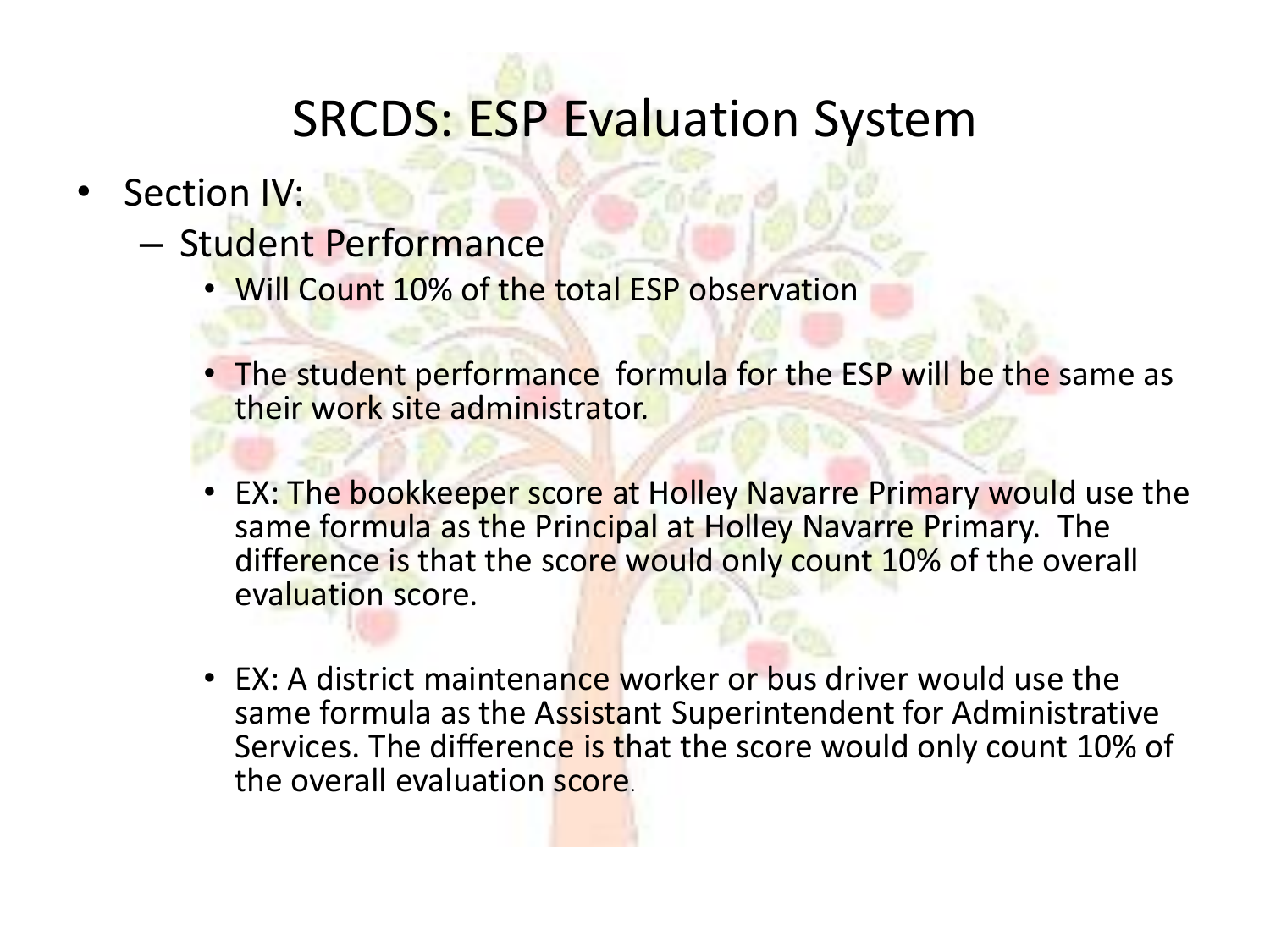- Section V:
	- Overall Evaluation
		- This section totals the previous four sections to identify an overall evaluation rating.
		- Each section will be totaled and weighed using the assigned percentages.
		- The overall evaluation score will use the following scale:

| <b>Highly Effective (HE)</b> | $4.00 - 3.50$     |
|------------------------------|-------------------|
| Effective (E)                | $3.49 - 2.25$     |
| Needs Improvement (NI)       | $2.24 - 1.75$     |
| Unsatisfactory (U)           | <b>Below 1.75</b> |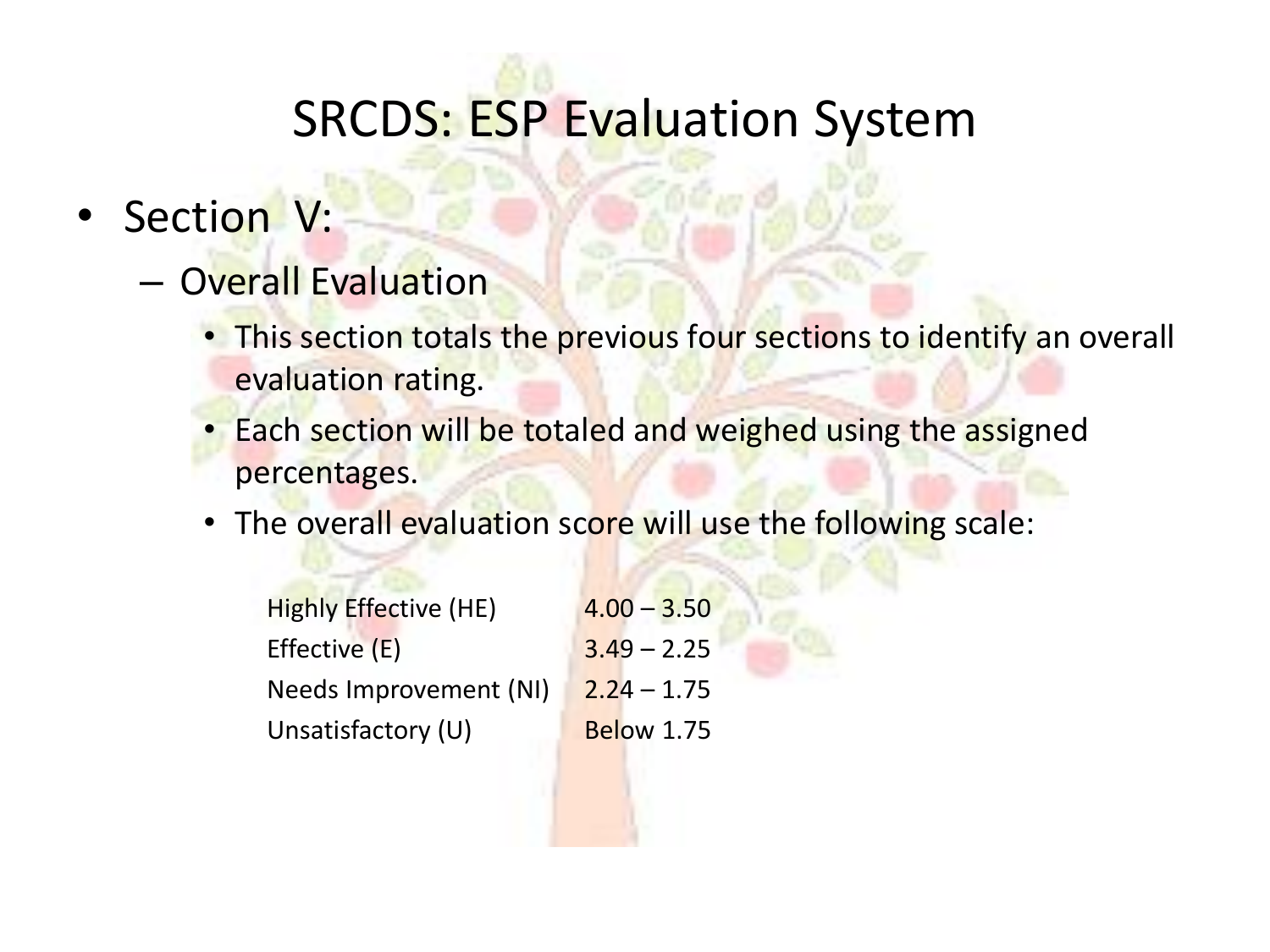- Section V:
	- Overall Evaluation

| <b>Type</b>                               | <b>Score</b> |           | <b>Weight</b> | <b>Weighted Score</b> |  |
|-------------------------------------------|--------------|-----------|---------------|-----------------------|--|
| <b>Supervisor Evaluation (Section II)</b> | 3.14         |           | 0.80          | 2.51                  |  |
| Parent Survey (Section III)               | 3.0          |           | 0.05          | 0.15                  |  |
| <b>Student Survey (Section III)</b>       | 4.0          |           | 0.05          | 0.20                  |  |
| Student Assessment (Section IV)           | 1.88         |           | 0.10          | 0.19                  |  |
| <b>TOTAL SCORE</b>                        |              |           | 1.00          | 3.05                  |  |
|                                           |              |           |               |                       |  |
|                                           |              |           |               |                       |  |
| <b>TOTAL SCORE</b>                        |              | 3.05      |               |                       |  |
| <b>Overall Evaluation Category</b>        |              | Effective |               |                       |  |